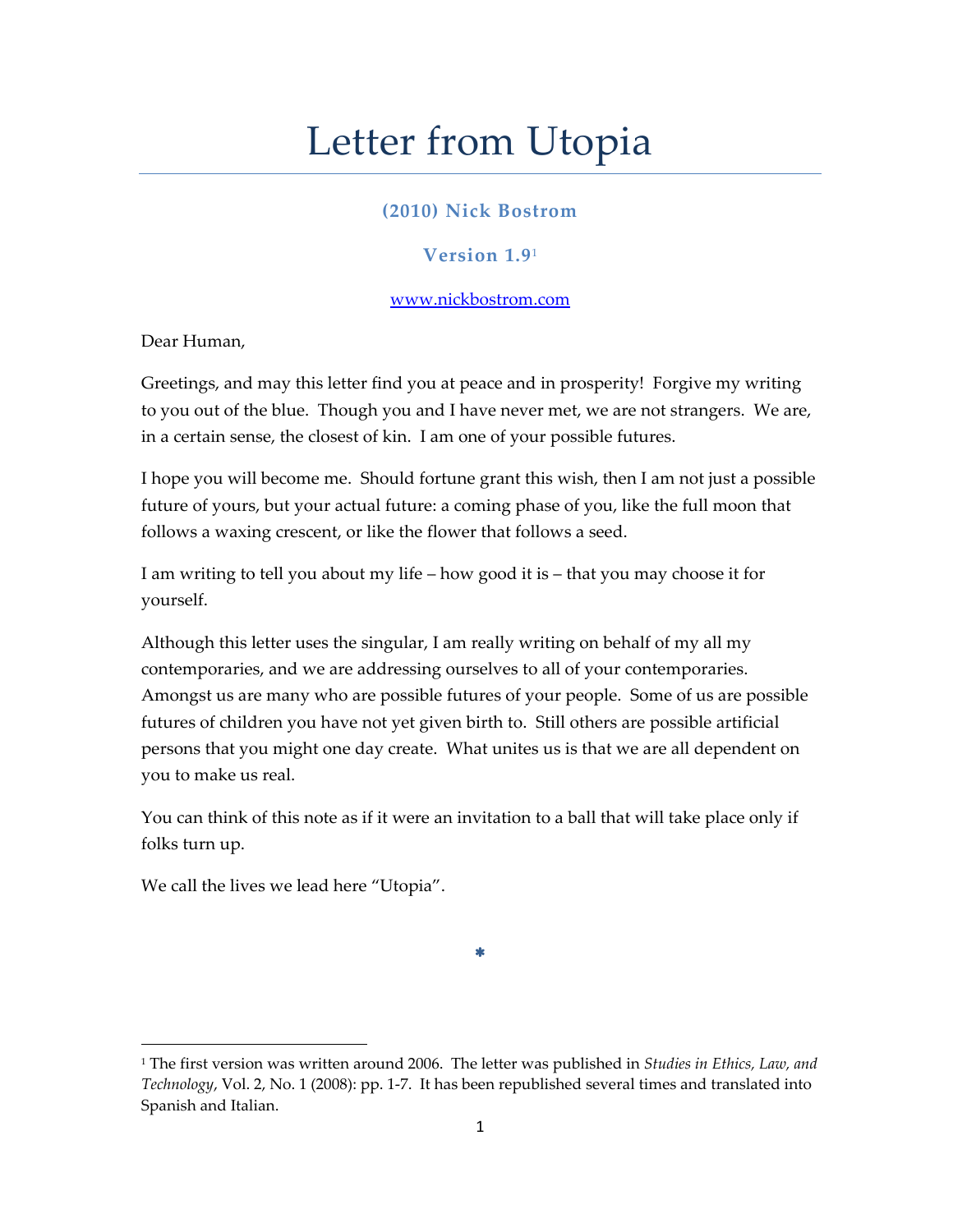How can I tell you about Utopia and not leave you mystified? What words could convey the wonder? What inflections express our happiness? What points overcome your skepticism? My pen, I fear, is as unequal to the task as if I had tried to use it against a charging elephant.

But the matter is so important that we must try even against long odds. Maybe you will see through the inadequacies of my exposition.

Have you ever known a moment of bliss? On the rapids of inspiration, maybe, where your hands were guided by a greater force to trace the shapes of truth and beauty? Or perhaps you found such a moment in the ecstasy of love? Or in a glorious success achieved with good friends? Or in splendid conversation on a vine-overhung terrace one star-appointed night? Or perhaps there was a song or a melody that smuggled itself into your heart, setting it alight with kaleidoscopic emotion? Or during worship?

If you have experienced such a moment, experienced *the best type* of such a moment, then a certain idle but sincere thought may have presented itself to you: "Oh Heaven! I didn't realize it could feel like this. This is on a different level, so very much more real and worthwhile. Why can't it be like this always? Why must good times end? I was sleeping; now I am awake."

Yet behold, only a little later, scarcely an hour gone by, and the softly-falling soot of ordinary life is already piling up. The silver and gold of exuberance lose their shine. The marble becomes dirty.

Every way you turn it's the same: soot, casting its veil over all glamours and revelries, despoiling your epiphany, sodding up your white pressed collar and shirt. And once again that familiar beat is audible, the beat of numbing routine rolling along its tracks. The commuter trains loading and unloading their passengers… sleepwalkers, shoppers, solicitors, the ambitious and the hopeless, the contented and the wretched… like human electrons shuffling through the circuitry of civilization.

We do so easily forget how good life can be at its best – and how bad at its worst. The most outstanding occasion: barely is it over before the sweepers move in to clean up the rice. Yellowing photos remain.

And this is as should be. We are in the business of living, and life must go on. Special moments are out-of-equilibrium experiences in which our puddles are stirred up and splashed about; yet when normalcy returns we are usually relieved. We are built for mundane functionality, not lasting bliss.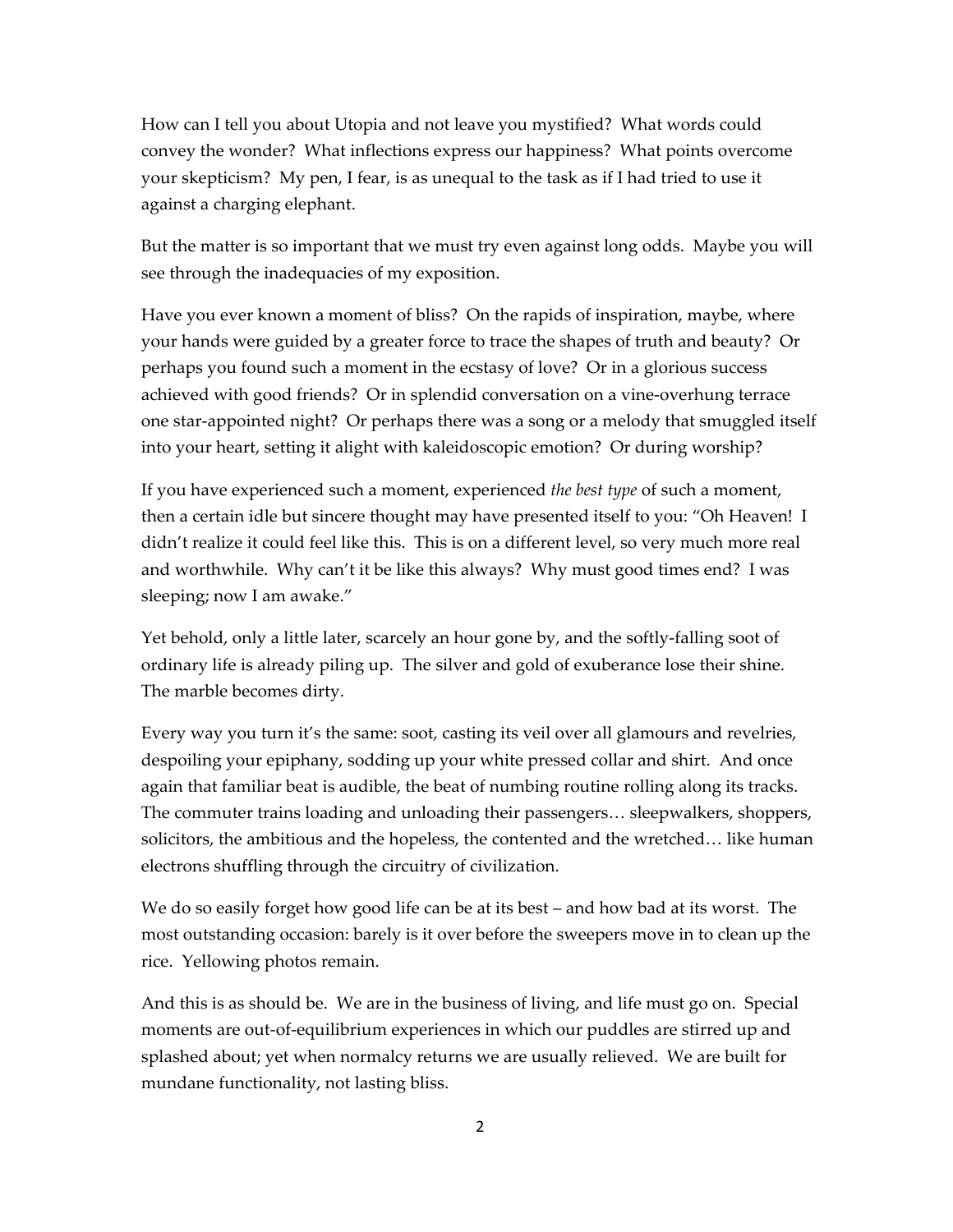So the door that was ajar begins to close, disappearing hope's sliver behind an insensate scab.

Quick, stop that door! Look again at your yellowing photos, search for a clue. Do you not see it? Do you not feel it, the touch of the possible? You have witnessed the potential for a higher life, and you hold the fading proof in your hands. Don't throw it away. In the attic of your mind, reserve a drawer for the notion of a higher state of being. In the furnace of your heart, keep an aspiring ember alive.

I am summoning this memory of your best experience – to what end? In the hope of kindling in you a desire to share my happiness.

And yet, what you had in your best moment is not close to what I have now – a beckoning scintilla at most. If the distance between base and apex for you is eight kilometers, then to reach my dwellings requires a million light-year ascent. The altitude is outside moon and planets and all the stars your eyes can see. Beyond dreams. Beyond imagination.

My consciousness is wide and deep, my life long. I have read all your authors – and much more. I have experienced life in many forms and from many angles: jungle and desert, gutter and palace, heath and suburban creek and city back alley. I have sailed the high seas of cultures, and swum, and dived. Quite some marvelous edifice builds up over a million years by the efforts of homunculi, just as the humble polyps amass a reef in time. And I've seen the shoals of colored biography fishes, each one a life story, scintillate under heaving ocean waters.

The whole exceeds the sum of its parts. What I have is not merely more of what is available to you now. It isn't just the particular things, the paintings and toothpastetube designs, the record covers and books, the epochs, lives, leaves, rivers, and random encounters, the satellite images and the hadron collider data – it is also the complex relationships between these particulars that make up my mind. There are ideas that can be formed only on top of such a wide experience base. There are depths that can be fathomed only with such ideas.

You could say I am happy, that I feel good. You could say that I feel surpassing bliss. But these are words invented to describe human experience. What I feel is as far beyond human feeling as my thoughts are beyond human thought. I wish I could show you what I have in mind. If only I could share one second of my conscious life with you!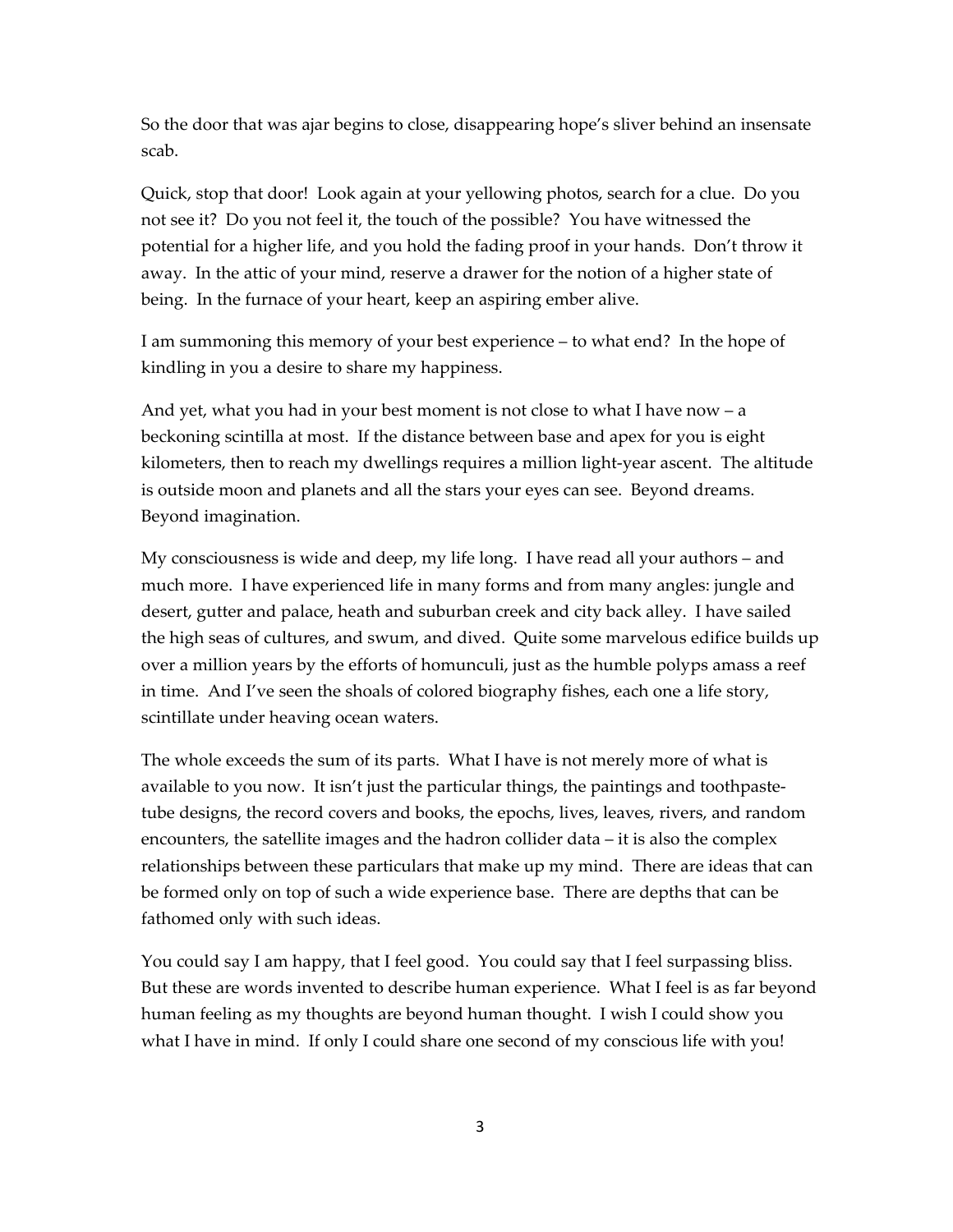But you don't have to understand what I think and feel. If only you bear in mind what is possible within the present human realm, you will have enough to get started in the right direction, one step at a time. At no point will you encounter a wall of blinding light. At no point will you have to jettison yourself over an end-of-the-world precipice. As you advance, the horizon will recede. The transformation is profound, but it can be as gradual as the growth that made the baby you were into the adult you think you are.

You will not achieve this through any magic trick or hokum, nor by the power of wishful thinking, nor by semantic acrobatics, meditation, affirmation, or incantation. And I do not presume to advise you on matters theological. I urge on you nothing more, nothing less, than reconfigured physical situation.

∗

The challenge before you: to become fully what you are now only in hope and potential. New capacities are needed if you wish to live and play on my level.

To reach Utopia, you must first discover the means to three fundamental transformations.

### *The First Transformation: Secure life!*

Your body is a deathtrap. This vital machine and mortal vehicle, unless it jams first or crashes, is sure to rust anon. You are lucky to get seven decades of mobility; eight if you be Fortuna's darling. That is not sufficient to get started in a serious way, much less to complete the journey. Maturity of the soul takes longer. Why, even a tree-life takes longer!

Death is not one but a multitude of assassins. Do you not see them? They are coming at you from every angle. Take aim at the causes of early death – infection, violence, malnutrition, heart attack, cancer. Turn your biggest gun on aging, and fire. You must seize control of the biochemical processes in your body in order to vanquish, by and by, illness and senescence. In time, you will discover ways to move your mind to more durable media. Then continue to improve the system, so that the risk of death and disease continues to decline. Any death prior to the heat death of the universe is premature if your life is good.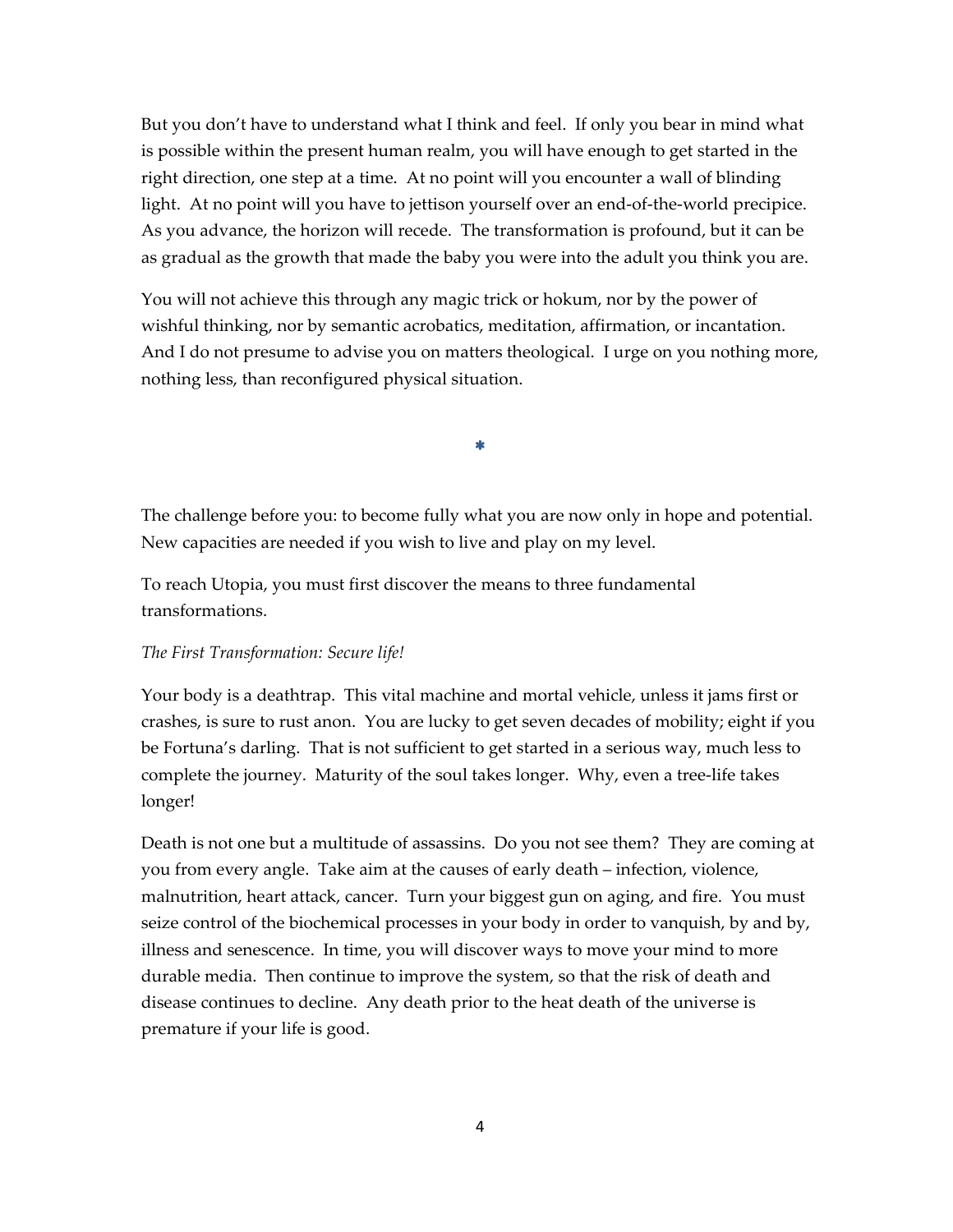Oh, it is not well to live in a self-combusting paper hut! Keep the flames at bay and be prepared with liquid nitrogen, while you construct yourself a better habitation. One day you or your children should have a secure home. Research, build, redouble your effort!

## *The Second Transformation: Upgrade cognition!*

Your brain's special faculties: music, humor, spirituality, mathematics, eroticism, art, nurturing, narration, gossip! These are fine spirits to pour into the cup of life. Blessed you are if you have a vintage bottle of any of these. Better yet, a cask! Better yet, a vineyard!

Be not afraid to grow. The mind's cellars have no ceilings!

What other capacities are possible? Imagine a world with all the music dried up: what poverty, what loss. Give your thanks, not to the lyre, but to your ears for the music. And ask yourself, what other harmonies are there in the air, that you lack the ears to hear? What vaults of value are you witlessly debarred from, lacking the key sensibility?

Had you but an inkling, your nails would be clawing at the padlock in sacred frenzy.

Your brain must grow beyond the bounds of any genius of humankind, in its special faculties as well as its general intelligence, so that you may better learn, remember, and understand, and so that you may apprehend your own beatitude.

Mind is a means: for without insight you will get bogged down or lose your way, and your journey will fail.

Mind is also an end: for it is in the spacetime of awareness that Utopia will exist. May the measure of your mind be vast and expanding.

Oh, stupidity is a loathsome corral! Gnaw and tug at the posts, and you will slowly loosen them up. One day you'll break the fence that held your forebears captive. Gnaw and tug, redouble your effort!

### *The Third Transformation: Elevate well-being!*

What is the difference between indifference and interest, boredom and thrill, despair and bliss?

Pleasure! A few grains of this magic ingredient are dearer than a king's treasure, and we have it aplenty here in Utopia. It pervades into everything we do and everything we experience. We sprinkle it in our tea.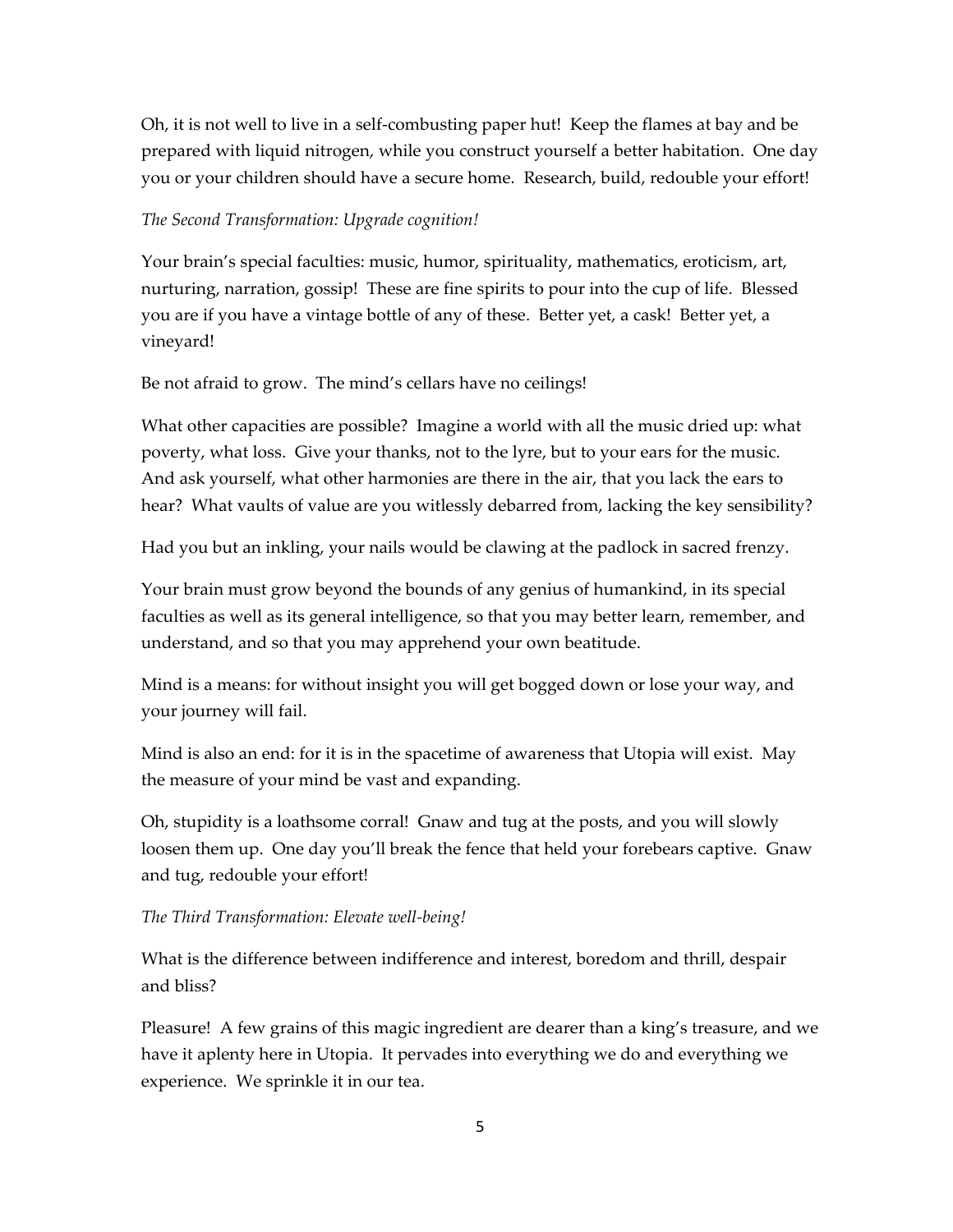The universe is cold. Fun is the fire that melts the blocks of hardship and creates a bubbling celebration of life.

It is the birth right of every creature, a right no less sacred for having been trampled upon since the beginning of time.

There is a beauty and joy here that you cannot fathom. It feels so good that if the sensation were translated into tears of gratitude, rivers would overflow.

I reach in vain for words to convey to you what it all amounts to… It's like a rain of the most wonderful feeling, where every raindrop has its own unique and indescribable meaning – or rather a scent or essence that evokes a whole world… And each such evoked world is subtler, richer, deeper, more palpable than the totality of what you have experienced in your entire life.

I will not speak of the worst pain and misery that is to be got rid of; it is too horrible to dwell upon, and you are already aware of the urgency of palliation. My point is that in addition to the removal of the negative, there is also an upside imperative: to enable the full flourishing of enjoyments that are currently out of reach.

The roots of suffering are planted deep in your brain. Weeding them out and replacing them with nutritious crops of well-being will require advanced skills and instruments for the cultivation of your neuronal soil. But take heed, the problem is multiplex! All emotions have a natural function. Prune carefully lest you reduce the fertility of your plot.

Sustainable yields are possible. Yet fools will build fools' paradises. I recommend you go easy on your paradise-engineering until you have the wisdom to do it right.

Oh, what a gruesome knot suffering is! Pull and tug on those loops, and you will gradually loosen them up. One day the coils will fall, and you will stretch out in delight. Pull and tug, and be patient in your effort!

May there come a time when rising suns are greeted with joy by all the living creatures they shine upon.

∗

How do you find this place? How long will it take to get here?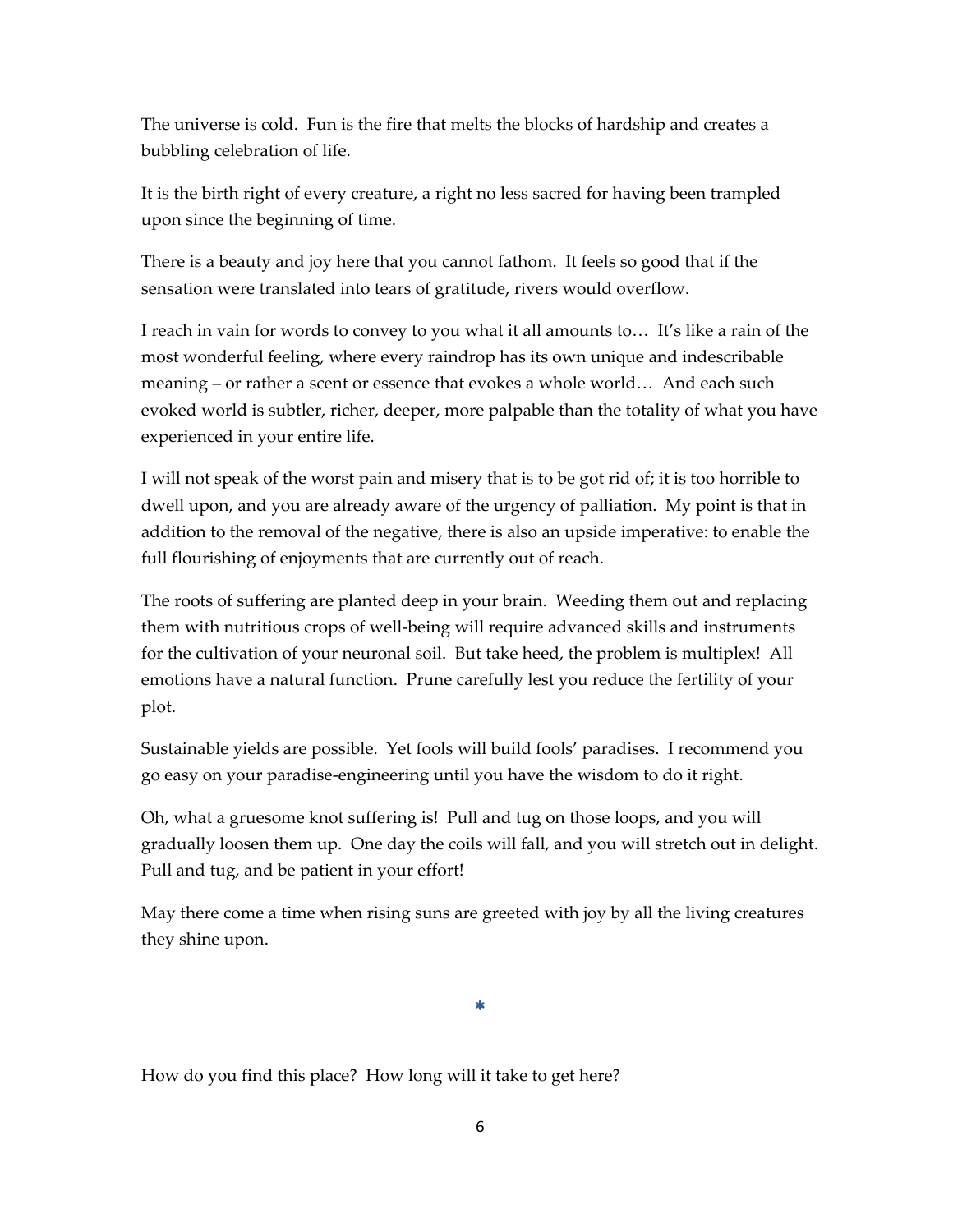I can pass you no blueprint for Utopia, no timetable, no roadmap. All I can give you is my assurance that there is something here, the potential for a better life.

If you could visit me here for but a day, you would henceforth call this place your home. This is the place where you belong. Ever since one hairy creature picked up two flints and began knocking them together to make a tool, this has been the direction of your unknown aspiration. Like Odysseus you must journey, and never cease journeying, until you arrive upon this shore.

"Arrive?" you say; "But isn't the journey the destination? Isn't Utopia a place that doesn't exist? And isn't the quest for Utopia, as witnessed historically, a dangerous folly and an incitement to mischief?"

Friend, that is not such a bad way for you to think about it. To be sure, Utopia is not a location or a form of social organization.

The blush of health on a convalescent's cheek. The twinkling of the eye in a moment of wit. The smile of a loving thought… Utopia is the hope that the scattered fragments of good that we come across from time to time in our lives can be put together, one day, to reveal the shape of a new kind of life. The kind of life that yours should have been.

I fear that the pursuit of Utopia will bring out the worst in you. Many a moth has been incinerated in its pursuit of a brighter future.

Seek the light! But approach with care – swerve if you smell your wingtips singeing. Light is for seeing, not dying.

When you embark on this quest, you will encounter rough seas and hard problems. To prevail will take your best science, your best technology, and your best politics. Yet each problem has a solution. My existence breaks no law of nature. The materials are all there. Your people must become master builders, and then you must use these skills to build yourselves up without crushing your cores.

∗

*What is Suffering in Utopia?* Suffering is the salt trace left on the cheeks of those who were around before.

*What is Tragedy in Utopia?* There is tragedy in Snowman's melting. Mass murders are not required.